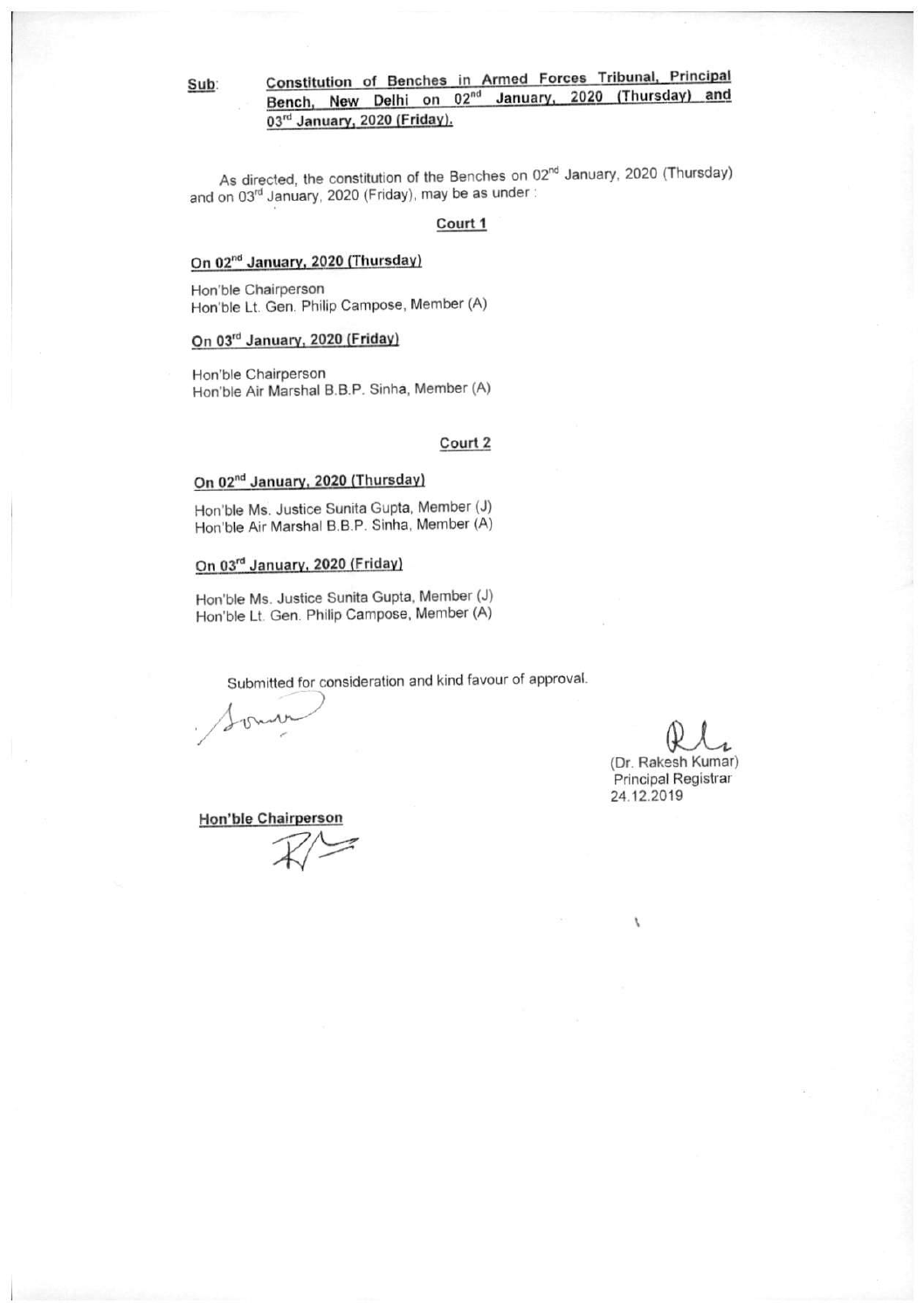# **ARMED FORCES TRIBUNAL, PRINCIPAL BENCH, NEW DELHI LIST OF BUSINESS**

**Date: 02-01-2020**

**Timing: 10:30 AM to 01.00 PM & 02.00 PM to 04.30 PM**

## **COURT No. 1 (Ground Floor)**

### **CORAM:**

#### **HON'BLE THE CHAIRPERSON HON'BLE LT. GEN. PHILIP CAMPOSE**

|    | S. No. Case No.                      | <b>Parties Name</b>                                               | <b>Advocate for Petitioner /</b><br><b>Respondents</b> |
|----|--------------------------------------|-------------------------------------------------------------------|--------------------------------------------------------|
|    | <b>For Admission</b>                 |                                                                   |                                                        |
| 1. | OA 2410/2019                         | IC-55747Y Col Leena Gurav                                         | Ms. Ankita Patnaik & Mr. Nikhil<br>Palli               |
|    |                                      | V/s<br>UOI & Ors.                                                 | None                                                   |
| 2. | OA 2411/2019                         | No. 2480235 L/Nk (GD) Narinder<br>Singh                           | Mr. Manoj Kr Gupta                                     |
|    |                                      | V/s<br>UOI & Ors.                                                 | None                                                   |
| 3. | OA 2414/2019<br>with<br>MA 3296/2019 | Ex Nk/GD Karra Balaraj (1366834- Mr. Ved Prakash<br>F)            |                                                        |
|    |                                      | V/s                                                               |                                                        |
|    |                                      | UOI & Ors.                                                        | None                                                   |
| 4. | OA 2415/2019<br>with<br>MA 3297/2019 | Ex Sgt Surender Singh Rohilla (No<br>698117)                      | Mr Baljeet Singh & Deepika<br>Sheoran                  |
|    |                                      | V/s<br>UOI & Ors.                                                 | None                                                   |
| 5. | OA 2416/2019                         | JC-270515F Sub (AIG) Anil Kumar Mr. S S Pandey & Associates<br>В. |                                                        |
|    |                                      | V/s                                                               |                                                        |
|    |                                      | UOI & Ors.                                                        | None                                                   |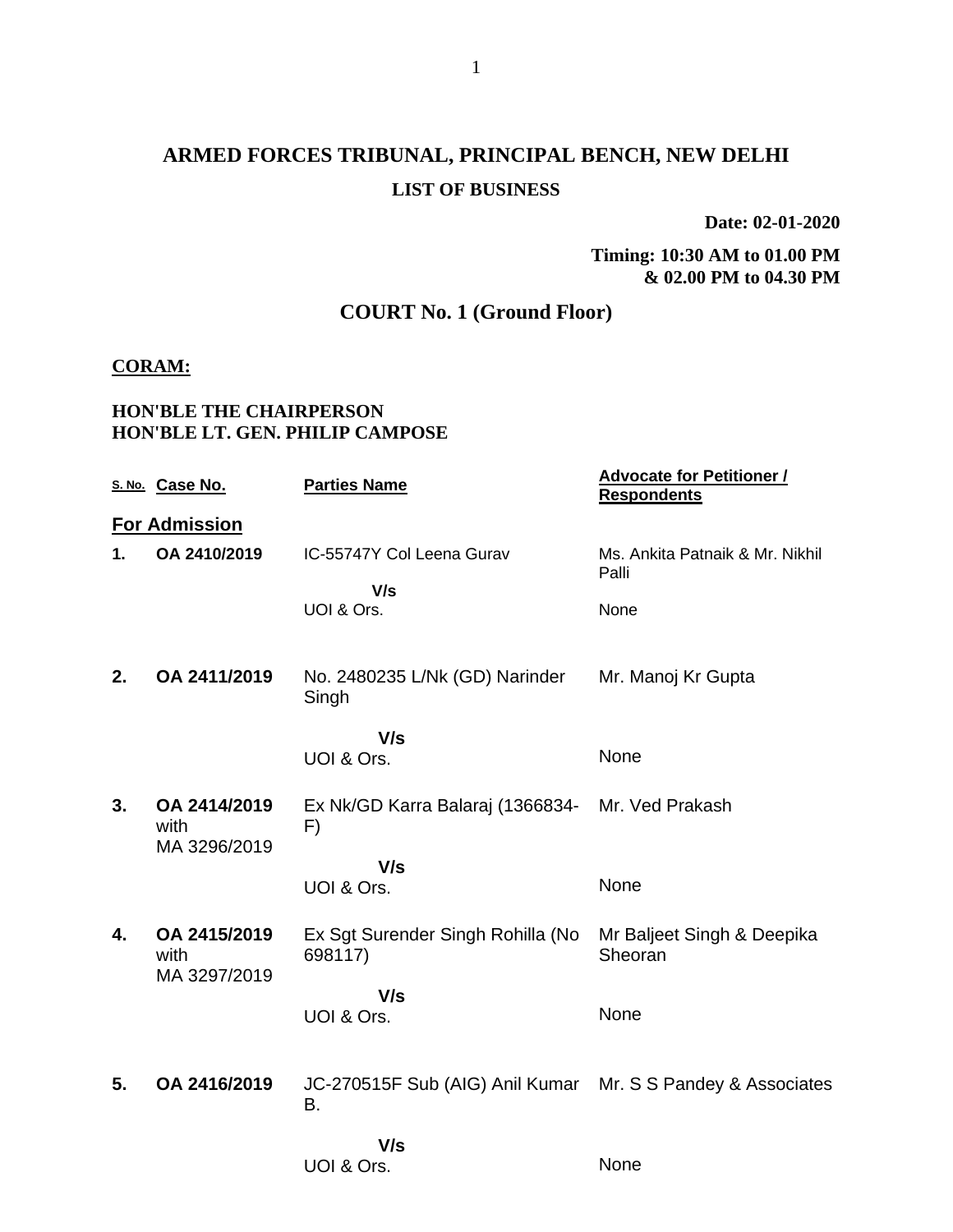| 6.  | OA 2417/2019                                | Ex Sgt Lalit Kumar Thakur (775372- Mr. Virender Singh Kadian<br>A) |                                                  |
|-----|---------------------------------------------|--------------------------------------------------------------------|--------------------------------------------------|
|     |                                             | V/s<br>UOI & Ors.                                                  | None                                             |
| 7.  | OA 2418/2019<br>with<br>MA 3298/2019        | JC-268458M Ex Sub Maj (AIG)<br>Navin Kumar                         | Mr. Praveen Kumar                                |
|     |                                             | V/s<br>UOI & Ors.                                                  | None                                             |
| 8.  | OA 2423/2019                                | Ex JWO Narra Koteshwar Reddy<br>(791182)                           | Mr. Baljeet Singh & Ms.<br>Deepika Sheoran       |
|     |                                             | V/s<br>UOI & Ors.                                                  | None                                             |
| 9.  | OA 2424/2019<br>with<br>MA 3306/2019        | Col Raj Kumar Singh (Retd) (IC-<br>25823L)                         | Mr OS Punia                                      |
|     |                                             | V/s<br>UOI & Ors.                                                  | None                                             |
| 10. | OA 2425/2019<br>with<br>MA 3307/2019        | No 670939L Ex JWO Rajendra<br><b>Prasad Singh</b>                  | Mr. VS Kadian                                    |
|     |                                             | V/s<br>UOI & Ors.                                                  | None                                             |
| 11. | OA 2426/2019                                | Maj Ashish Tiwari (IC 69018 F)                                     | Mr Ajit Kakkar, Madhuri Koli and<br>Alpana Yadav |
|     |                                             | V/s<br>UOI & Ors.                                                  | None                                             |
|     | <b>For Orders</b>                           |                                                                    |                                                  |
| 12. | MA 3288/2019<br>ın                          | IC-53994N Col Surender Chauhan                                     | Mr SS Pandey & Associates                        |
|     | OA 713/2017                                 | V/s<br>UOI & Ors                                                   | Mr VS Tomar                                      |
| 13. | MA 3311/2019<br>$\mathsf{I}$<br>OA 339/2019 | No 16970K Air Vice Marshal<br>Praveen Bhatt (Retd)                 | Mr SS Pandey & Associates                        |
|     |                                             | V/s<br>UOI & Ors                                                   | Mr Karan Singh Bhati, Sr<br><b>CGSC</b>          |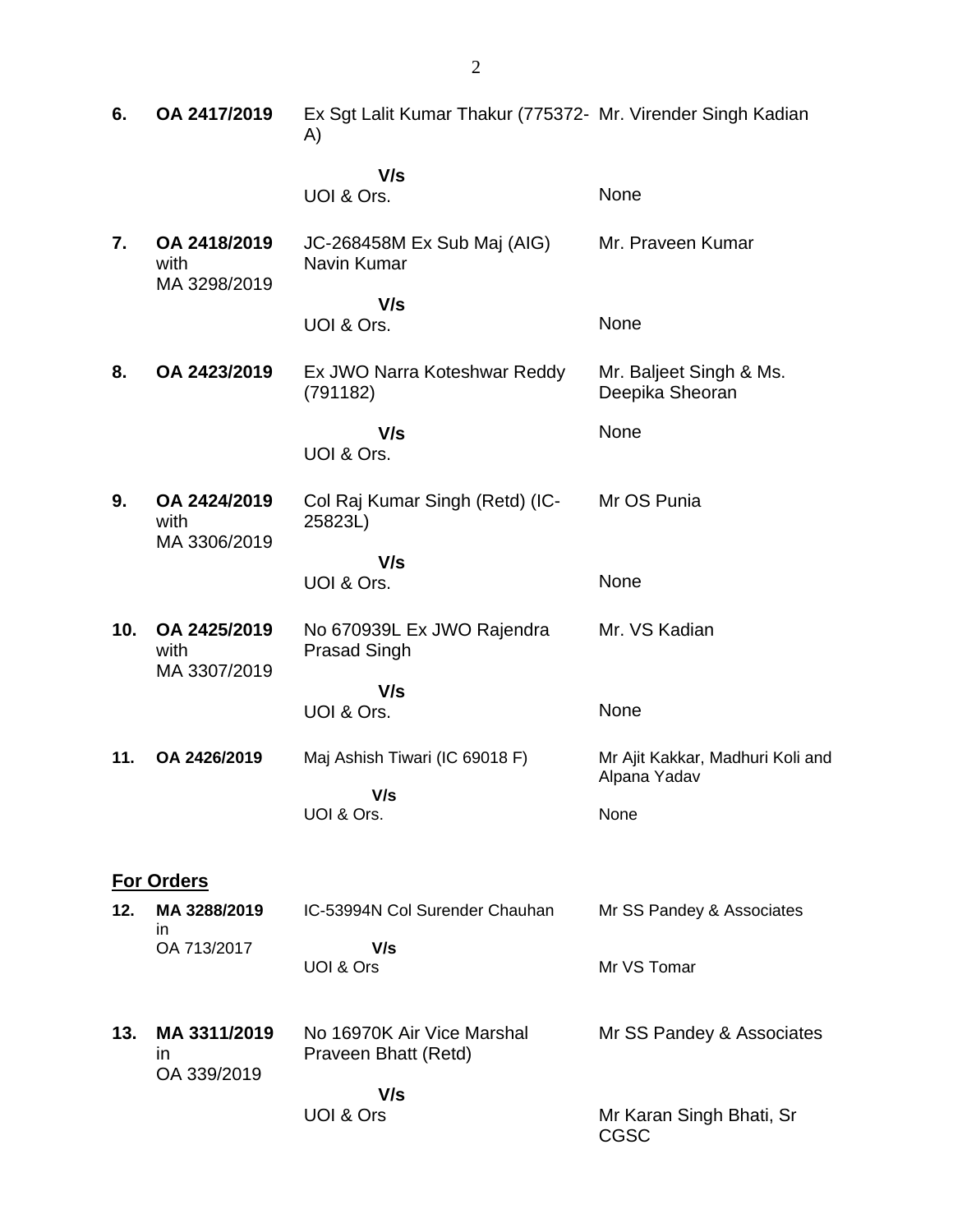|     | <b>For Hearing</b> |                                     |                             |  |  |
|-----|--------------------|-------------------------------------|-----------------------------|--|--|
| 14. | OA 1376/2019       | No. 931898-G Cpl Neeraj Kumar Pal   | Mr. Virender Singh Kadian   |  |  |
|     |                    | V/s<br>UOI & Ors.                   | Mr DK Sabat                 |  |  |
| 15. | OA 1398/2019       | Nb Sub Muralidharan B (JC 768203 P) | Mr Ajit Kakkar & Associates |  |  |
|     |                    | V/s<br>UOI & Ors.                   | Mr. Tarunvir Singh Khehar   |  |  |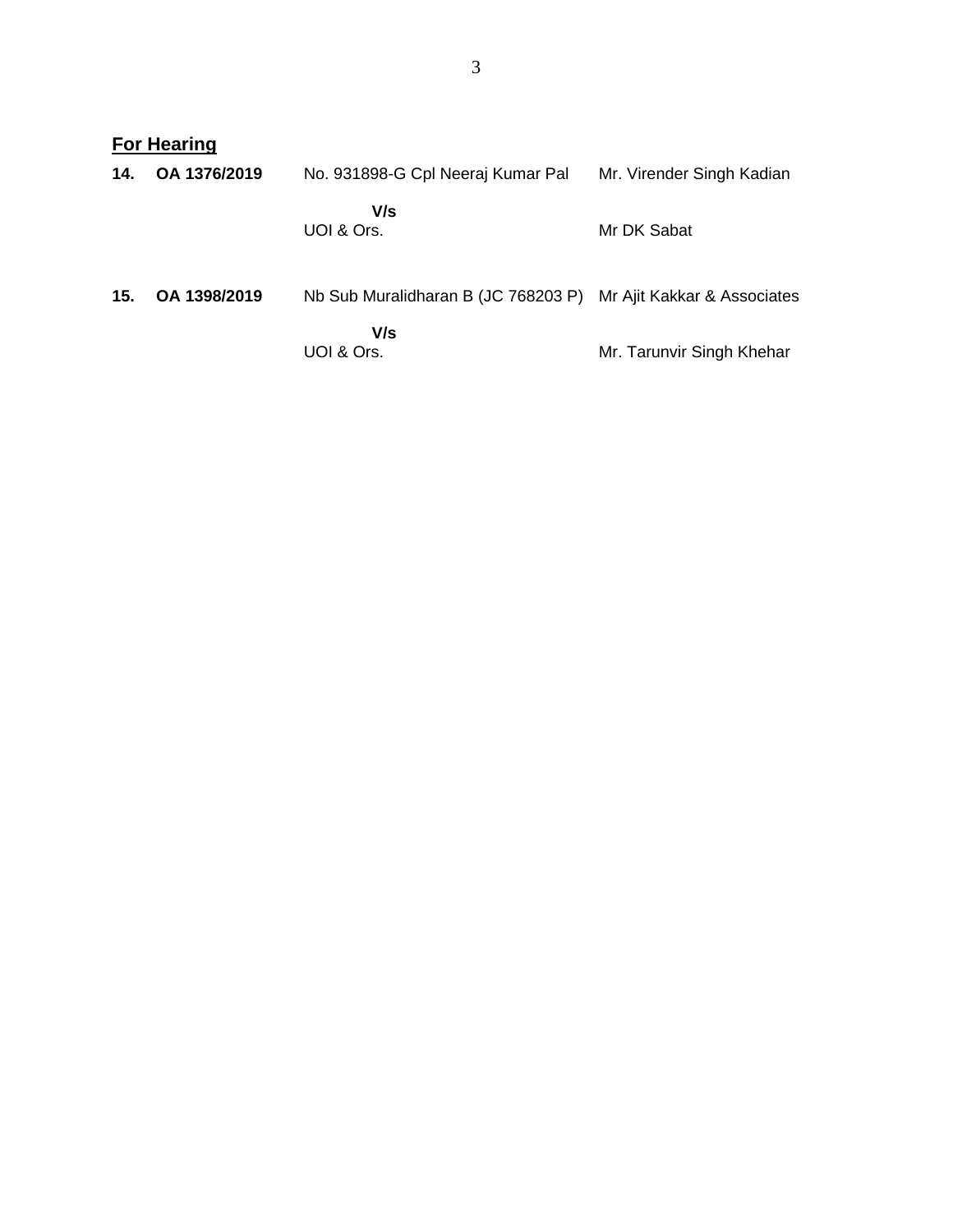# **ARMED FORCES TRIBUNAL, PRINCIPAL BENCH, NEW DELHI LIST OF BUSINESS**

**Date: 02-01-2020**

**Timing: 10:30 AM to 01.00 PM & 02.00 PM to 04.30 PM**

## **COURT No. 2 (Ground Floor)**

### **CORAM:**

## **HON'BLE MS. JUSTICE SUNITA GUPTA HON'BLE AIR MARSHAL B.B.P. SINHA**

|    | S. No. Case No.      | <b>Parties Name</b>                                   | <b>Advocate for Petitioner /</b><br><b>Respondents</b> |
|----|----------------------|-------------------------------------------------------|--------------------------------------------------------|
|    | <b>For Admission</b> |                                                       |                                                        |
| 1. | OA 670/2019          | Ex Rect Deepak Sharma (No<br>20006672X)               | Mr. Ajit Kakkar & Associates                           |
|    |                      | V/s<br>UOI & Ors.                                     | Mr. D K Sabat                                          |
| 2. | OA 671/2019<br>with  | Ex LEMR Sat Pal (No 129069 R)                         | Mr Ved Prakash                                         |
|    | MA 1267/2019         | V/s<br>UOI & Ors.                                     | Mr. Satya Ranjan Swain                                 |
| 3. | OA 1533/2019         | IC-26019W Col ME Fernandez (Retd)                     | Mr Aditya Singh Paur                                   |
|    |                      | V/s<br>UOI & Ors.                                     | Mr. Prabodh Kumar                                      |
| 4. | OA 1644/2019<br>with | MWO Thiraviram K (Retd) (No 298140) Mr Manoj Kr Gupta |                                                        |
|    | MA 2585/2019         | V/s<br>UOI & Ors.                                     | Dr. Vijendra Singh Mahndiyan                           |
| 5. | OA 1833/2019         | Ex L COM(TEL) Devendra Singh<br>Dishwar (No 139044K)  | Mr. Ved Prakash                                        |
|    |                      | V/s<br>UOI & Ors.                                     | Mr. K K Tyagi                                          |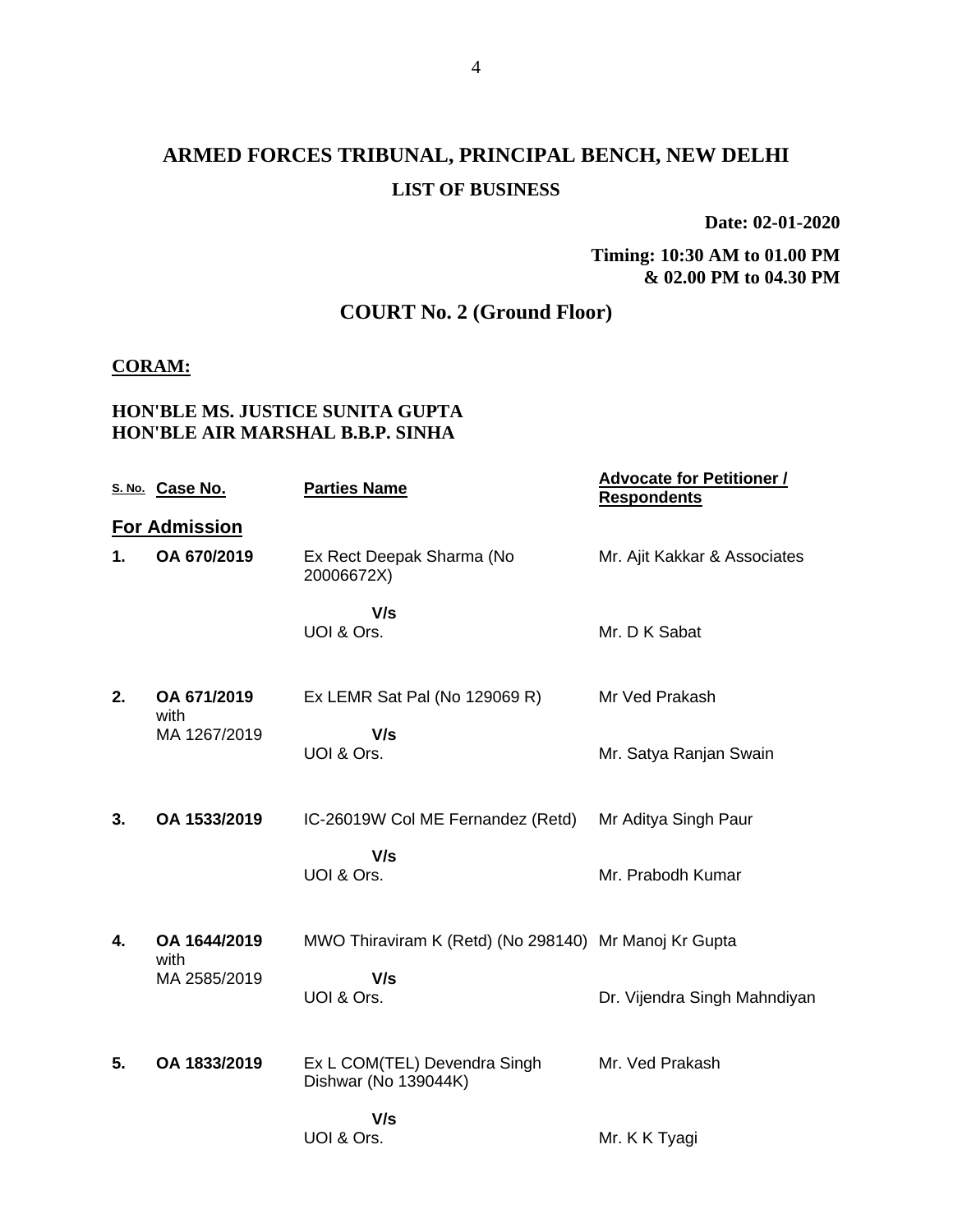| 6.  | OA 2404/2019<br>with<br>MA 3283/2019 | No 661315B Ex HFL Surendra Kumar<br>Singh                    | Mr VS Kadian                          |
|-----|--------------------------------------|--------------------------------------------------------------|---------------------------------------|
|     |                                      | V/s                                                          |                                       |
|     |                                      | UOI & Ors.                                                   | None                                  |
| 7.  | OA 2405/2019<br>with<br>MA 3284/2019 | Ex Sep/AA Dharmendra Haridaya<br>Narayan Ram (No 15411768 P) | Mohan Kumar & Associates              |
|     |                                      | V/s                                                          |                                       |
|     |                                      | UOI & Ors.                                                   | None                                  |
| 8.  | OA 2406/2019<br>with                 | Ex Rfn Mangat Ram (No 4056529 L)                             | Mr Praveen Kumar                      |
|     | MA 3285/2019                         | V/s                                                          |                                       |
|     |                                      | UOI & Ors.                                                   | None                                  |
| 9.  | OA 2407/2019<br>with<br>MA 3286/2019 | Avm Ashok Kumar Sharma (Retd (No<br>16460)                   | Mr Baljeet Singh                      |
|     |                                      | V/s                                                          |                                       |
|     |                                      | UOI & Ors.                                                   | None                                  |
| 10. | OA 2408/2019<br>with<br>MA 3287/2019 | HFO Rakesh Babu Mishra (Retd) (No<br>665878 G)               | Mr Praveen Kumar                      |
|     |                                      | V/s                                                          |                                       |
|     |                                      | UOI & Ors.                                                   | None                                  |
| 11. | OA 2409/2019                         | Ex Sgt Sreedhar Das (No 772384 R)                            | Mr Virender Singh Kadian              |
|     |                                      | V/s                                                          |                                       |
|     |                                      | UOI & Ors.                                                   | None                                  |
|     |                                      |                                                              |                                       |
| 12. | OA 2412/2019                         | Ex JWO Rajiw Kumar Mishra (No<br>751433)                     | Mr Baljeet Singh & Deepika<br>Sheoran |
|     |                                      | V/s                                                          |                                       |
|     |                                      | UOI & Ors.                                                   | None                                  |
| 13. | OA 2413/2019                         | Ex MWO (HFO) Anand Kumar (No<br>671564)                      | Mr Baljeet Singh & Deepika<br>Sheoran |
|     |                                      | V/s                                                          |                                       |
|     |                                      | UOI & Ors.                                                   | None                                  |
|     |                                      |                                                              |                                       |
|     |                                      | <b>For Hearing (Pleadings not complete)</b>                  |                                       |
| 14. | OA 1948/2017                         | IC-36128W Lt Col V Krishnamurthy<br>(Retd.)                  | Mr. Rajesh Nandal                     |
|     |                                      | V/s                                                          |                                       |
|     |                                      | UOI & Ors.                                                   | Mr. Avdhesh Kumar Singh               |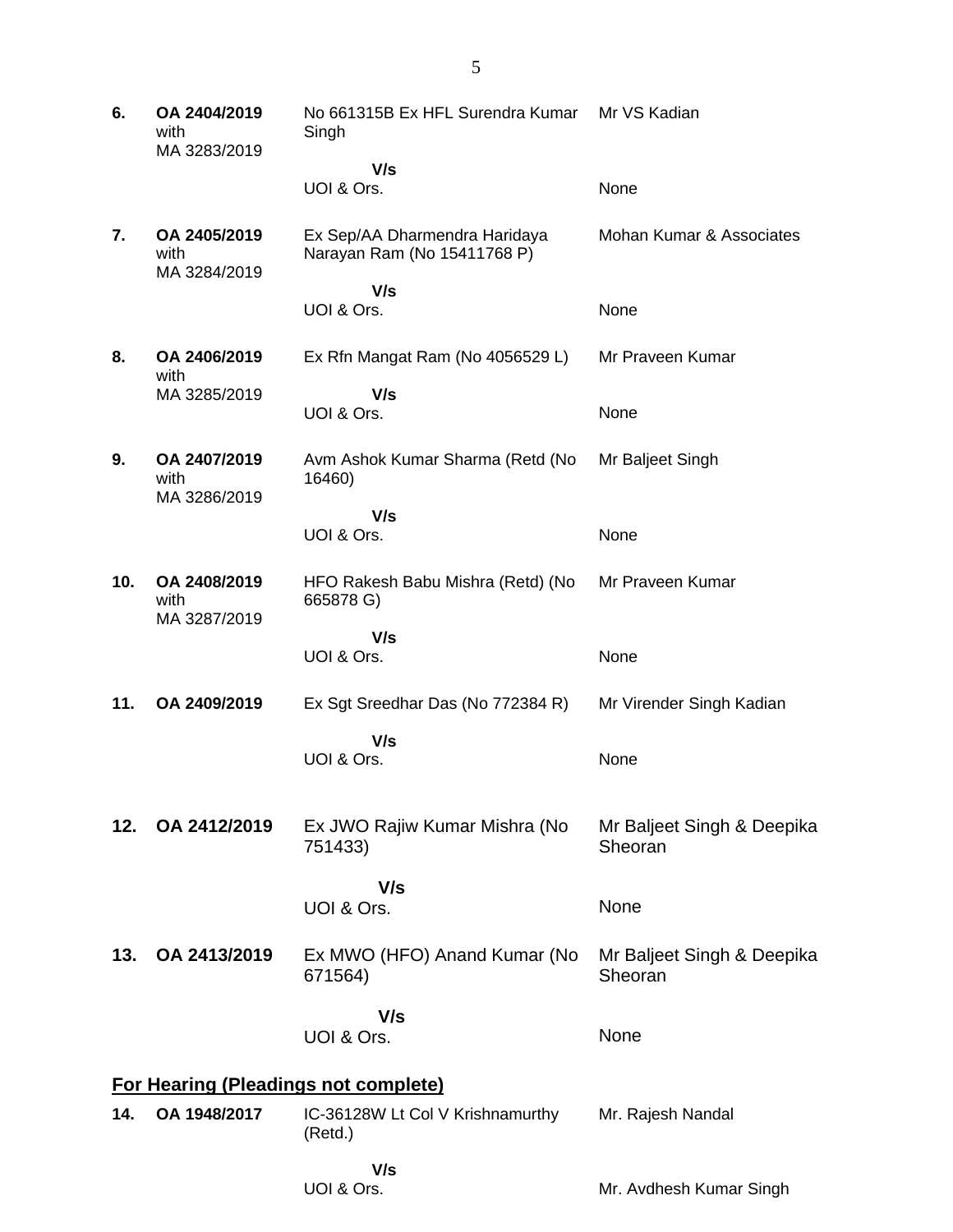| 15.         | OA 1068/2018<br>with                           | Smt Vidhya Wati W/O Late Gunner<br>Ram Murti Kumar (No 14348798Y) | Ms Archana Ramesh         |
|-------------|------------------------------------------------|-------------------------------------------------------------------|---------------------------|
|             | MA 943/2018, MA<br>962/2019 & MA<br>1105/2019, | V/s<br>UOI & Ors.                                                 | Mr. S D Windlesh          |
| 16.         | OA 1315/2018                                   | Ex MWO Chandra Kant Jha (277844-<br>T)                            | Mr. Ajit Kakkar           |
|             |                                                | V/s<br>UOI & Ors.                                                 | Mr. S P Sharma            |
| 17.         | OA 1583/2018<br>with                           | Ex Cpl Mohammad Ismail (No<br>779387A)                            | Mr Ajit Kakkar            |
|             | MA 1665/2018                                   | V/s<br>UOI & Ors.                                                 | Mr. S D Windlesh          |
| 18.         | OA 322/2019<br>with                            | Capt S S Nandal (Retd.) (SS-23685)                                | Mr. Virender Singh Kadian |
|             | MA 859/2019                                    | V/s<br>UOI & Ors.                                                 | Mr. Rajiv Kumar           |
| 19.         | OA 500/2019<br>with                            | Ex WO Jagdev Prasad Kushwaha (No<br>298153-S)                     | Mr Praveen Kumar          |
|             | MA 1075/2019 &<br>1831/2019                    | V/s<br>UOI & Ors.                                                 | Mr. Y P Singh             |
| 20.         | OA 953/2019<br>with<br>MA 1710/2019            | No. 796802-L Sgt Angad Kumar<br>Mishra                            | Mr. Md. Azam Ansari       |
|             |                                                | V/s<br>UOI & Ors.                                                 | Mr Anil Gautam            |
|             | <b>For Execution</b>                           |                                                                   |                           |
| 21.         | MA 1536/2019<br>ın                             | JC-59361W Ex Maj Vivek Prakash                                    | Mr. SS Pandey             |
|             | OA 289/2016                                    | V/s<br>UOI & Ors                                                  | Mr. J S Rawat             |
| <b>WITH</b> |                                                |                                                                   |                           |
| 22.         | MA 2893/2019<br>& MA 2894/2019                 | UOI & Ors                                                         | Mr. JS Rawat              |
|             | in OA 289/2016                                 | V/s<br>Ex Maj Vivek Prakash (IC-59361W)                           | Mr SS Pandey              |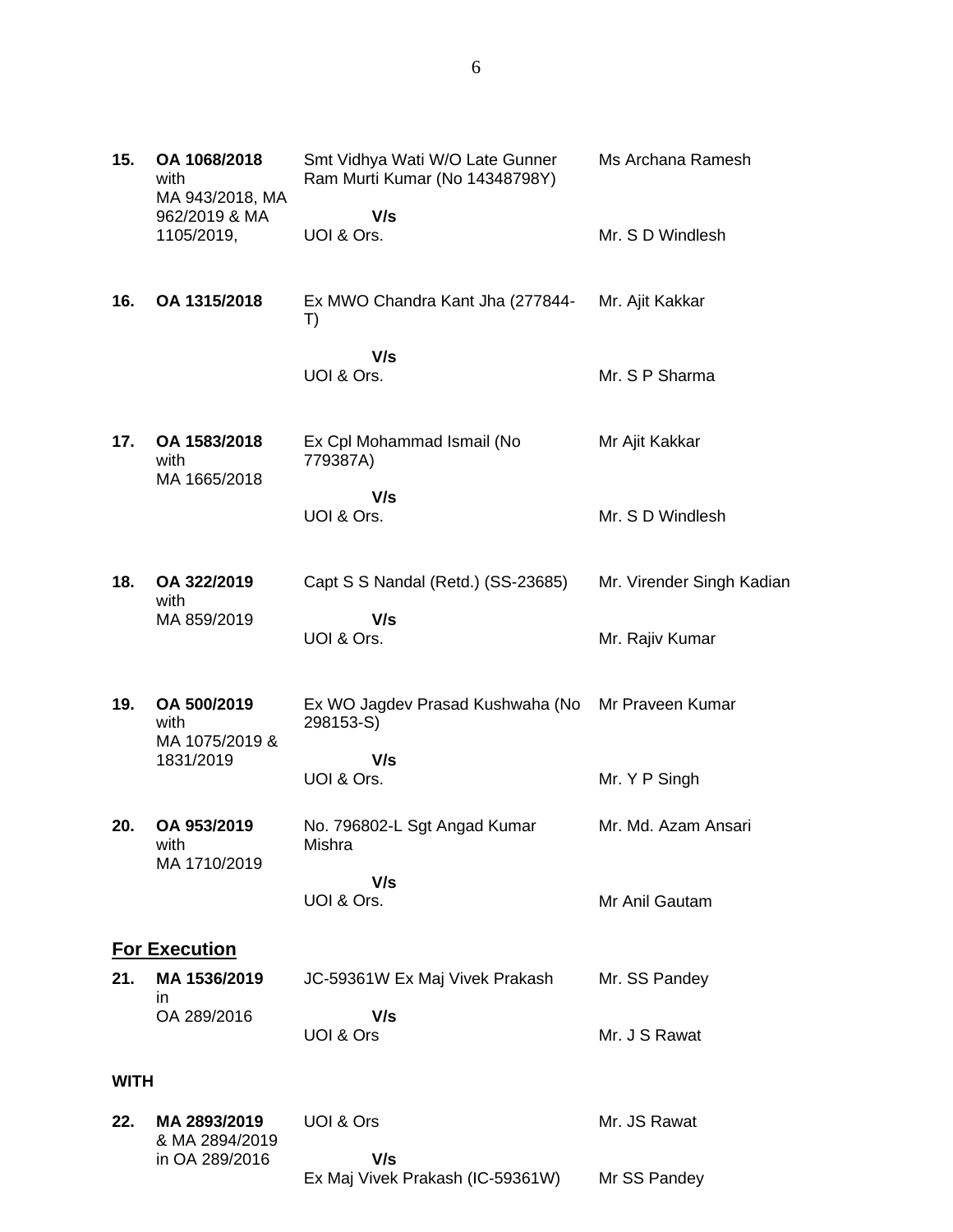| 23. | MA 3310/2019<br>ın<br>OA 1308/2018 | JC-762414F Sub Devendra Kumar Mr SS Pandey & Associates<br>Singh (Retd) |                                                    |
|-----|------------------------------------|-------------------------------------------------------------------------|----------------------------------------------------|
|     |                                    | V/s<br>UOI & Ors                                                        | Mr. Tarunvir Singh Khehar                          |
| 24. | MA 3314/2019<br>in<br>OA 1088/2017 | JC-761602W Sub Maj (SKT)<br>Chandra Narayen Dutta (Retd)                | Mr SS Pandey & Associates                          |
|     |                                    | V/s<br>UOI & Ors                                                        | Mr. Harish V Shankar                               |
|     | <b>For Orders</b>                  |                                                                         |                                                    |
| 25. | MA 3309/2019<br>ın                 | Hav Sham Das D                                                          | Mr Anand Kumar                                     |
|     | OA (Appeal)<br>1922/2018           | V/s<br>UOI & Ors                                                        | Mr. Karan Singh Bhati, Sr.<br><b>CGSC</b>          |
| 26. | MA 3312/2019<br>& MA 3313/2019     | UOI & Ors                                                               | Mr AK Gautam                                       |
|     | in<br>OA 1062/2017                 | V/s<br>Maj Naveen Khare (Retd) (IC-<br>59467H)                          | Mr. V S Kadian                                     |
|     | <b>Part Heard</b>                  |                                                                         |                                                    |
| 27. | OA 1032/2018                       | IC-61120-P Col Harmeet Singh SM Mr Virender Singh Kadian                |                                                    |
|     |                                    | V/s<br>UOI & Ors.                                                       | Ms. Barkha Babber                                  |
|     |                                    | <b>For Hearing (Pleadings are completed)</b>                            |                                                    |
| 28  | OA 1249/2016                       | Ex Sep Dharampal Singh                                                  | Ms. Archana Ramesh                                 |
|     | with<br>MA 929/2016 &<br>611/2019  | V/s<br>UOI & Ors.                                                       | Mr SP Sharma for R 1-3, Ms<br>Anjali Vohra for R-4 |
| 29  | OA 1553/2016                       | Maj Surender Singh Rana (Retd)                                          | Mr.Rajendra Kumar                                  |
|     |                                    | V/s<br>UOI & Ors.                                                       | Mr JS Rawat                                        |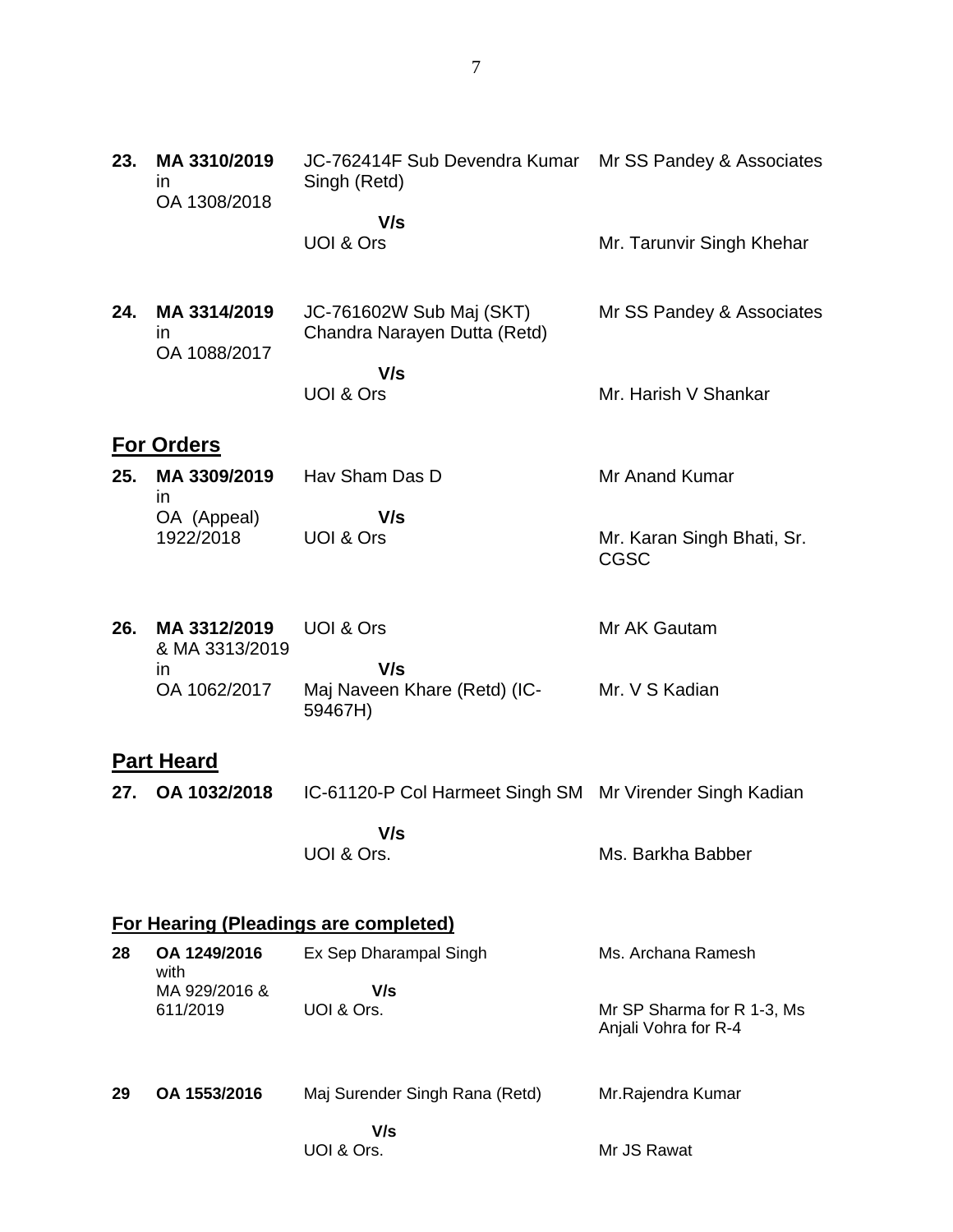| 30. | OA 989/2018                         | No 1458315Y Ex Hav (Hony Nb Sub)<br>Janak Singh Dhami | Mr Virender Singh Kadian |
|-----|-------------------------------------|-------------------------------------------------------|--------------------------|
|     |                                     | V/s<br>UOI & Ors.                                     | Ms. Jyotsana Kaushik     |
| 31. | OA 528/2019<br>with<br>MA 1096/2019 | Air Cmde Devender Sharma (Retd)<br>(No 16542) AE (M)  | Mr SM Dalal              |
|     |                                     | V/s<br>UOI & Ors.                                     | Mr. Y P Singh            |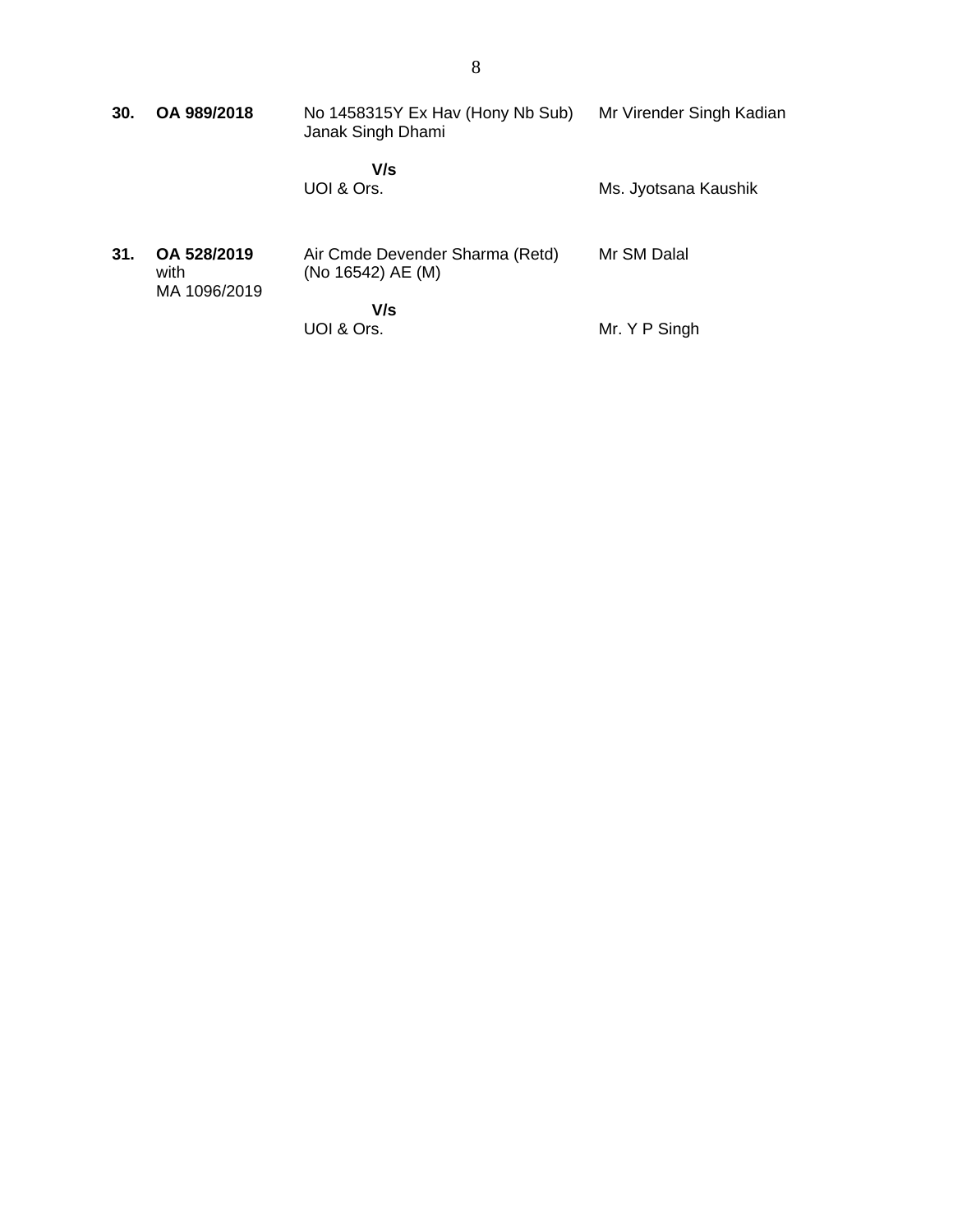# **ARMED FORCES TRIBUNAL, PRINCIPAL BENCH, NEW DELHI LIST OF BUSINESS**

**Date: 02-01-2020**

**Timing: 11:00 AM**

## **PRINCIPAL REGISTRAR COURT**

|    | S. No. Case No.                    | <b>Parties Name</b>                                                         | <b>Advocate for Petitioner /</b><br><b>Respondents</b> |
|----|------------------------------------|-----------------------------------------------------------------------------|--------------------------------------------------------|
|    | <b>For Appearance/Direction</b>    |                                                                             |                                                        |
| 1. | OA 129/2019<br>with                | Ex WO Tribhuwan Nath (No 636890 H) Mr Ved Prakash                           |                                                        |
|    | MA 544/2019                        | V/s<br>UOI & Ors.                                                           | Mr. Ashok Chaitanya                                    |
| 2. | OA 140/2019<br>with                | 719631N Ex Sgt Bitra Durga Prasad                                           | Mr. VS Kadian                                          |
|    | MA 554/2019                        | V/s<br>UOI & Ors.                                                           | Mr. Harish V Shankar                                   |
| 3. | OA 148/2019                        | No. 901869-L Ex Sgt Ashwini Kumar                                           | Mr. Virender Singh Kadian                              |
|    |                                    | V/s<br>UOI & Ors.                                                           | Mr. Rajesh Kumar Das                                   |
| 4. | OA 149/2019<br>with<br>MA 563/2019 | No. 724786-R Ex Sgt Vijay Kumar<br>Choubey                                  | Mr. Virender Singh Kadian                              |
|    |                                    | V/s<br>UOI & Ors.                                                           | Mr. Rajesh Kumar Das                                   |
| 5. | OA 390/2019<br>with                | No. 742676-F Ex Sgt Dibakar Behera                                          | Mr. Praveen Kumar                                      |
|    | MA 944/2019                        | V/s<br>UOI & Ors.                                                           | Mr. Tarunvir Singh Khehar                              |
| 6. | OA 399/2019<br>with<br>MA 950/2019 | No. 3170457-W Ex Hav (Hony Nb Sub) Mr. Virender Singh Kadian<br>Vazir Singh |                                                        |
|    |                                    | V/s<br>UOI & Ors.                                                           | Ms. Suman Chauhan                                      |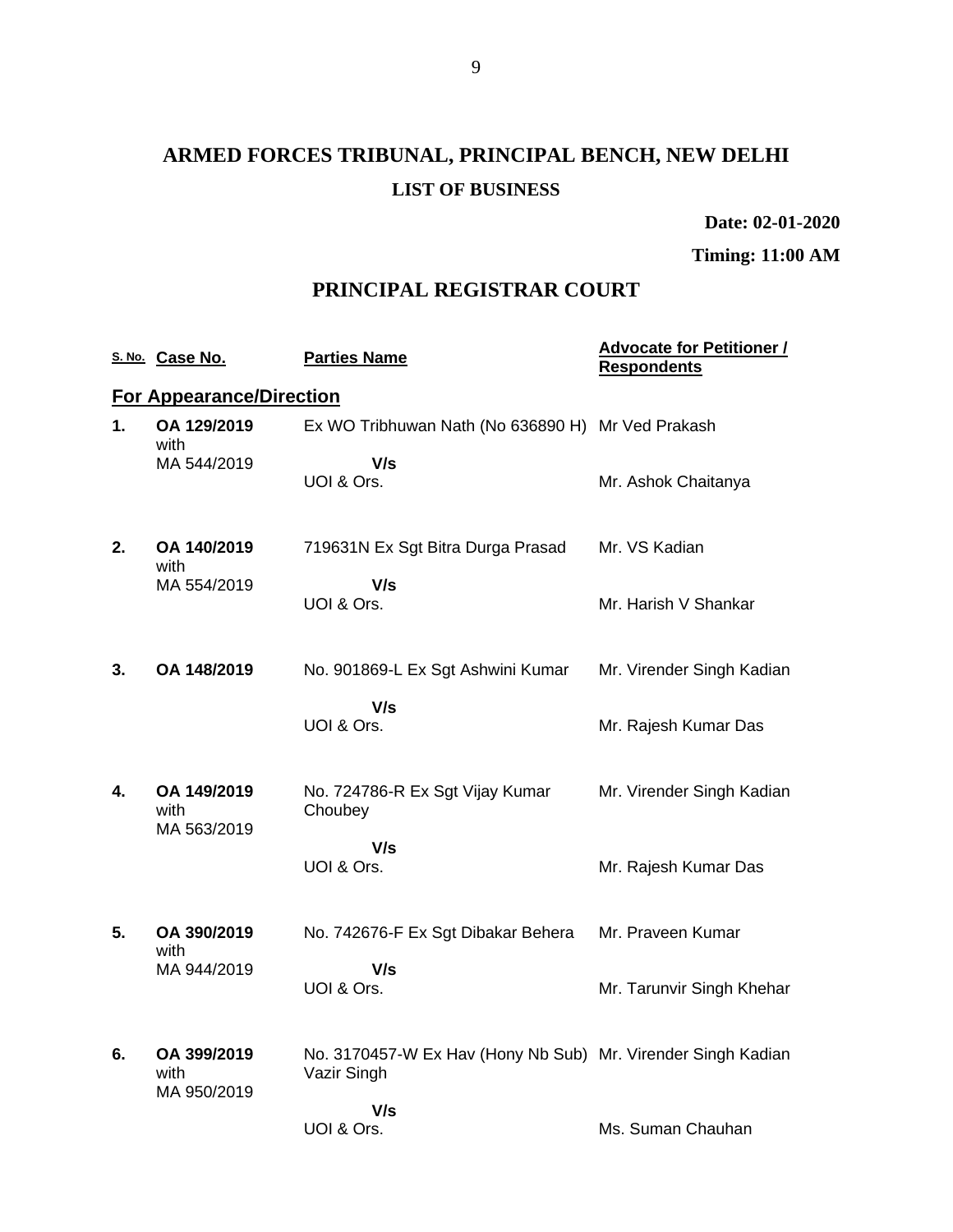| 7.  | OA 688/2019<br>with                 | Ex Sgt Satendra Singh (No 729828)                                          | Ms Pallavi Awasthi                             |
|-----|-------------------------------------|----------------------------------------------------------------------------|------------------------------------------------|
|     | MA 1285/2019                        | V/s<br>UOI & Ors.                                                          | Mr. Ashok Chaitanya                            |
| 8.  | OA 689/2019<br>with                 | Cdr Piyush Pande (Retd) (No 50734 B) Mr Ajay Yadav                         |                                                |
|     | MA 1286/2019                        | V/s<br>UOI & Ors.                                                          | Mr. Arvind Patel                               |
| 9.  | OA 690/2019<br>with                 | NO 772650 Ex Sgt Sayan Panja                                               | Mr. VS Kadian                                  |
|     | MA 1288/2019                        | V/s<br>UOI & Ors.                                                          | Mr SD Windlesh                                 |
| 10. | OA 691/2019<br>with                 | IC-42592W Col Shrikant N Dixit (Retd.) Mr. Aditya Singh Puar               |                                                |
|     | MA 1289/2019                        | V/s<br>UOI & Ors.                                                          | Mr. K K Tyagi                                  |
| 11. | OA 692/2019                         | IC-45381Y Col Surinder Pal Singh<br>(Retd)                                 | Mr. Rajiv Manglik                              |
|     |                                     |                                                                            |                                                |
|     |                                     | V/s<br>UOI & Ors.                                                          | Mr. Ashok Chaitanya                            |
| 12. | OA 739/2019                         | No. 15380394 Hav Anil Kumar Katiyar Mr. S S Pandey & Associates<br>(Retd.) |                                                |
|     |                                     | V/s<br>UOI & Ors.                                                          | Ms. Suman Chauhan                              |
| 13. | OA 838/2019<br>with                 | Ex Sgt Prem Kishor Chouhan (No<br>745189 S)                                | Mr Omprakash Kr. Srivastava &<br>Vinay Makhija |
|     | MA 1480/2019                        | V/s<br>UOI & Ors.                                                          | Mr. S P Sharma                                 |
| 14. | OA 899/2019<br>with                 | No. 131517-B PO (HY 1) Bhunesh<br>Kumar (Retd.)                            | Mr. Manoj Kr Gupta                             |
|     | MA 1543/2019                        | V/s<br>UOI & Ors.                                                          | Dr. Vijendra Singh Mahndiyan                   |
| 15. | OA 997/2019<br>with<br>MA 1658/2019 | Ex Sep Kamble Shmrao Bhimrao (No<br>4564293Y)                              | Mr. Manoj Kumar Gupta                          |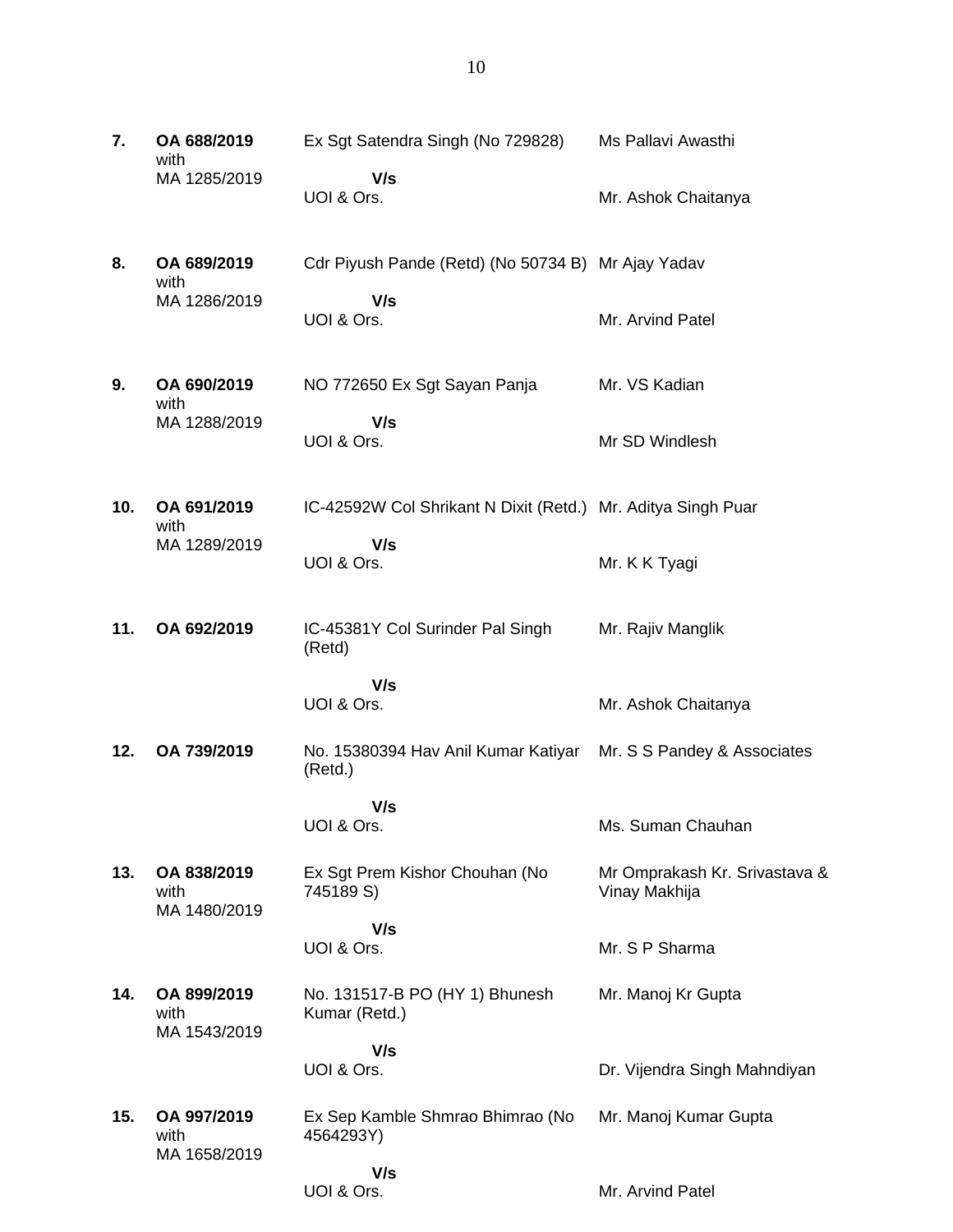| 16. | OA 1390/2019                         | No. 14475719-X Ex Hav Rakesh<br>Kumar Sharma                      | Mr. Virender Singh Kadian    |
|-----|--------------------------------------|-------------------------------------------------------------------|------------------------------|
|     |                                      | V/s<br>UOI & Ors.                                                 | Mr Arvind Patel              |
| 17. | OA 1570/2019<br>with                 | No 16112294H Ex Nk Shekhar Solanki Mr. VS Kadian                  |                              |
|     | MA 2537/2019                         | V/s<br>UOI & Ors.                                                 | Mr. D K Sabat                |
| 18. | OA 1571/2019<br>with<br>MA 2538/2019 | Ex HFO Rajendra Singh (No 665570<br>S)                            | Mr Virender Singh Kadian     |
|     |                                      | V/s<br>UOI & Ors.                                                 | Mr. Ashok Chaitanya          |
| 19. | OA 1572/2019<br>with                 | Ex Nk Mukesh Yadav (No 14435684 K) Mr Virender Singh Kadian       |                              |
|     | MA 2539/2019                         | V/s<br>UOI & Ors.                                                 | Mr. Avdhesh Kumar Singh      |
| 20. | OA 1573/2019<br>with<br>MA 2540/2019 | No 7119299H Ex HMT Balakram Singh Mr. VS Kadian<br>Rana           |                              |
|     |                                      | V/s<br>UOI & Ors.                                                 | Dr. Vijendra Singh Mahndiyan |
| 21. | OA 1580/2019                         | No 780625K Ex Sgt Md Amanullah                                    | Mr. VS Kadian                |
|     |                                      | V/s<br>UOI & Ors.                                                 | Mr. Shyam Narayan            |
| 22. | OA 1581/2019                         | Ex Sgt Jeetendra Kumar (No 724097S) Mr. Omprakash Kr Srivastava & | Mr J Kumar                   |
|     |                                      | V/s<br>UOI & Ors.                                                 | Mr. Arvind Kumar             |
| 23. | OA 1582/2019                         | IC-53673W Col Tarunesh                                            | Mr. S S Pandey & Associates  |
|     |                                      | V/s<br>UOI & Ors.                                                 | Mr. Y P Singh                |